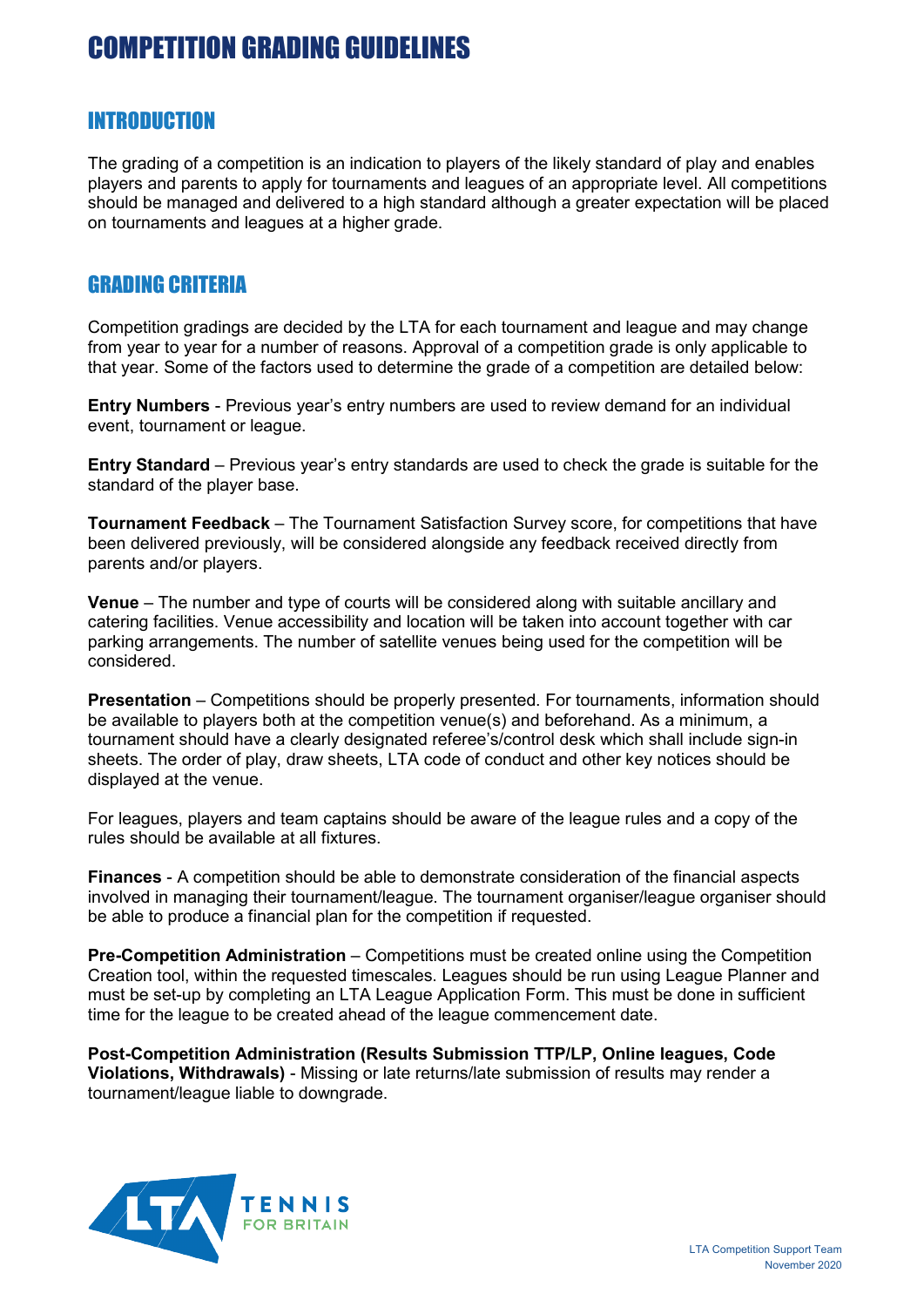**Feedback** – Feedback from previous competitions received from parents, officials, field team and other parties may be considered when reviewing the grade of a competition. Tournament organisers, league organisers, and/or referees will be made aware when negative feedback has been received.

**Officiating Requirements** - Minimum levels of officiating for tournaments (referee, court supervisors and umpires) are defined in the quality criteria table (appendix 1).

**Tournament Duration** - Minimum and maximum duration are defined for each grade in appendix 1. All multi age group junior individual tournaments should follow the **standard tournament week** which means you must start your tournament no earlier than Sunday and finish no later than Saturday (maximum of seven days).

**Draw Format** - A competition's choice of draw format will be monitored together with the provision of consolation events/matches (not applicable for leagues).

**Fair Play** – Competitions will be expected to adopt the LTA Fair Play values and relevant Fair Play material such as guidelines, posters and sign-in sheet should be displayed at competitions. Leagues - Organisers should ensure that team captains are aware of the LTA Fair Play values and communication should be made to team players about abiding by the Fair Play values in all matches.

**Match Completion rate (leagues only)** - The ratio of matches played to matches scheduled will be used to calculate the completion rates of leagues. Leagues with a low completion of matches may be liable to be downgraded.

### GRADING PROCESS

#### Grading Process - Individual

Grade 1 to 4 multi-day competitions will be graded a minimum of 3 months before the start of the competition during the relevant Competition Planning period. Grade 4 & 5 one-day competition applications will be considered during a defined competition planning process and Grade 6 & 7 competitions will be reviewed on an ongoing basis.

We will consider all the above criteria when making a decision on grading, plus the distribution of competitions in the county, region and country. It is vital that we consider the player base of the area to ensure we have the correct number of competitions at each grade in a given time frame. The final decision on Grading is as follows:

- Grade 1, 2 & 3 LTA Competitions Team (Support from Regional Tennis Competition Co- ordinators).
- Grade 4, 5, 6 & 7 LTA Competition Development Partners

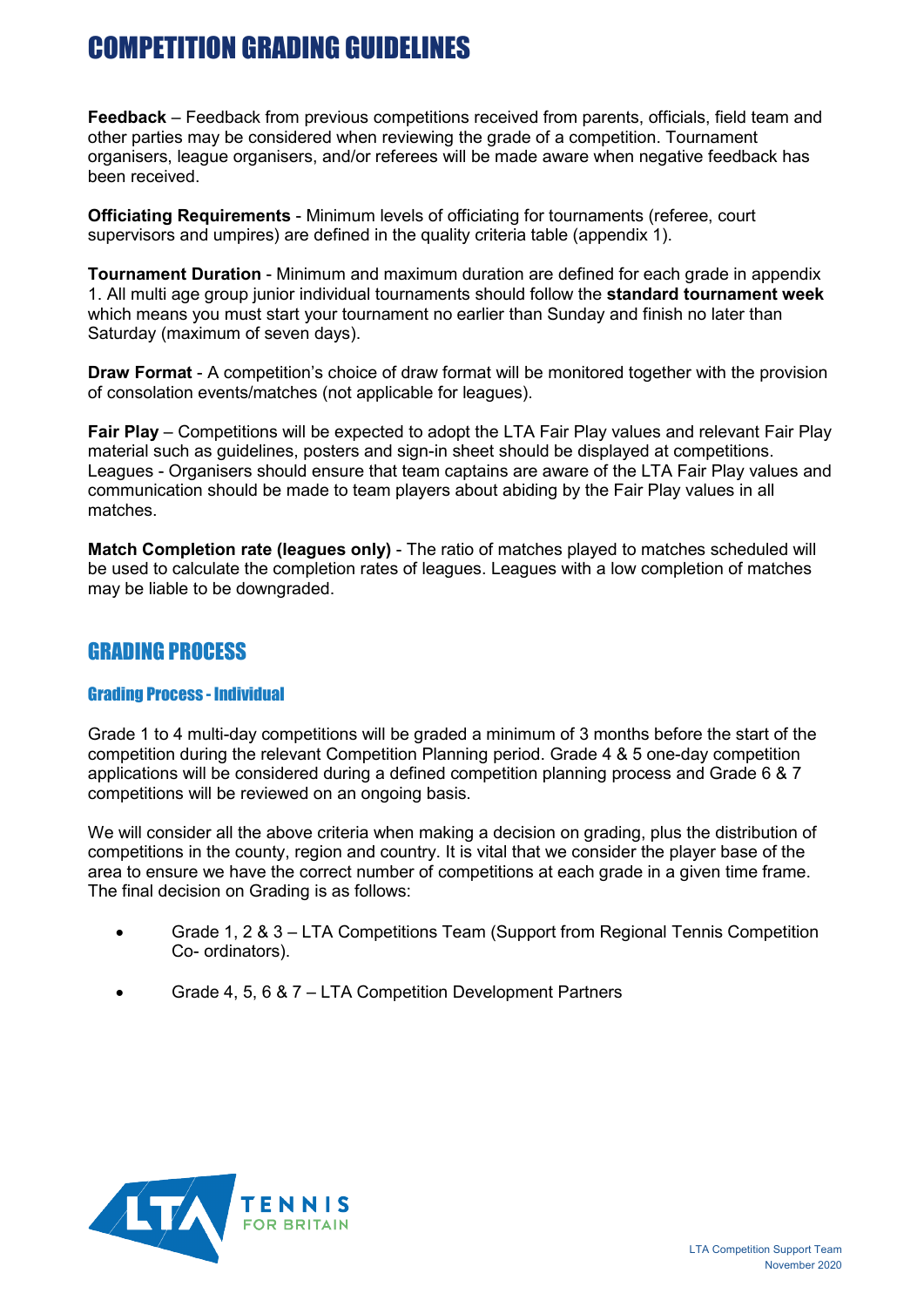#### Levels of Support

To create a transparent system of accountability we have defined the levels of support the LTA can offer to tournaments and leagues. Hopefully this will allow players to clearly identify what they can expect from a competition and the level of supervision/support/advice the competition receives from the I TA

- All competitions delivered directly by LTA Competitions Team will be deemed *"Staged By"*.
- All competitions delivered externally will be deemed *"Approved by"* upon completion of the appropriate application form, agreeing to abide by the relevant rules and upon sanction from both their local LTA Office and Competitions Team.

### **DEFINITIONS**

**Grade** – A standard of competition defining the ranking points allocated to any given player in an event (please note that different ranking points apply to individual and team competitions). The tournament grade also provides an indication of the standard of players:

Grade 1 – National Level Grade 2 – National Level Grade 3 – Regional Level Grade 4 – County Level Grade 5 – Local Level Grade 6 – Matchplays Grade 7 – Internal club competitions

Grade U (Ungraded) – Assessment free competitions where results have been loaded

#### **Tournaments**

**Tournament** – A collection of one or more events.

**Event** –This is a combination of Gender, Age and Type (Singles and Doubles). Examples:

#### **Mini Events**

- 8 & Under Boys Singles/Doubles, 8 & Under Girls Singles/Doubles (Red)
- 9 & Under Boys Singles/Doubles, 9 & Under Girls Singles/Doubles (Orange)
- 10 & Under Boys Singles/Doubles, 10 & Under Girls Singles/Doubles (Green)

#### **Junior Events**

- 12 & Under Boys Singles/Doubles, 12 & Under Girls Singles/Doubles
- 14 & Under Boys Singles/Doubles, 14 & Under Girls Singles/Doubles
- 16 & Under Boys Singles/Doubles, 16 & Under Girls Singles/Doubles
- 18 & Under Boys Singles/Doubles, 18 & Under Girls Singles/Doubles

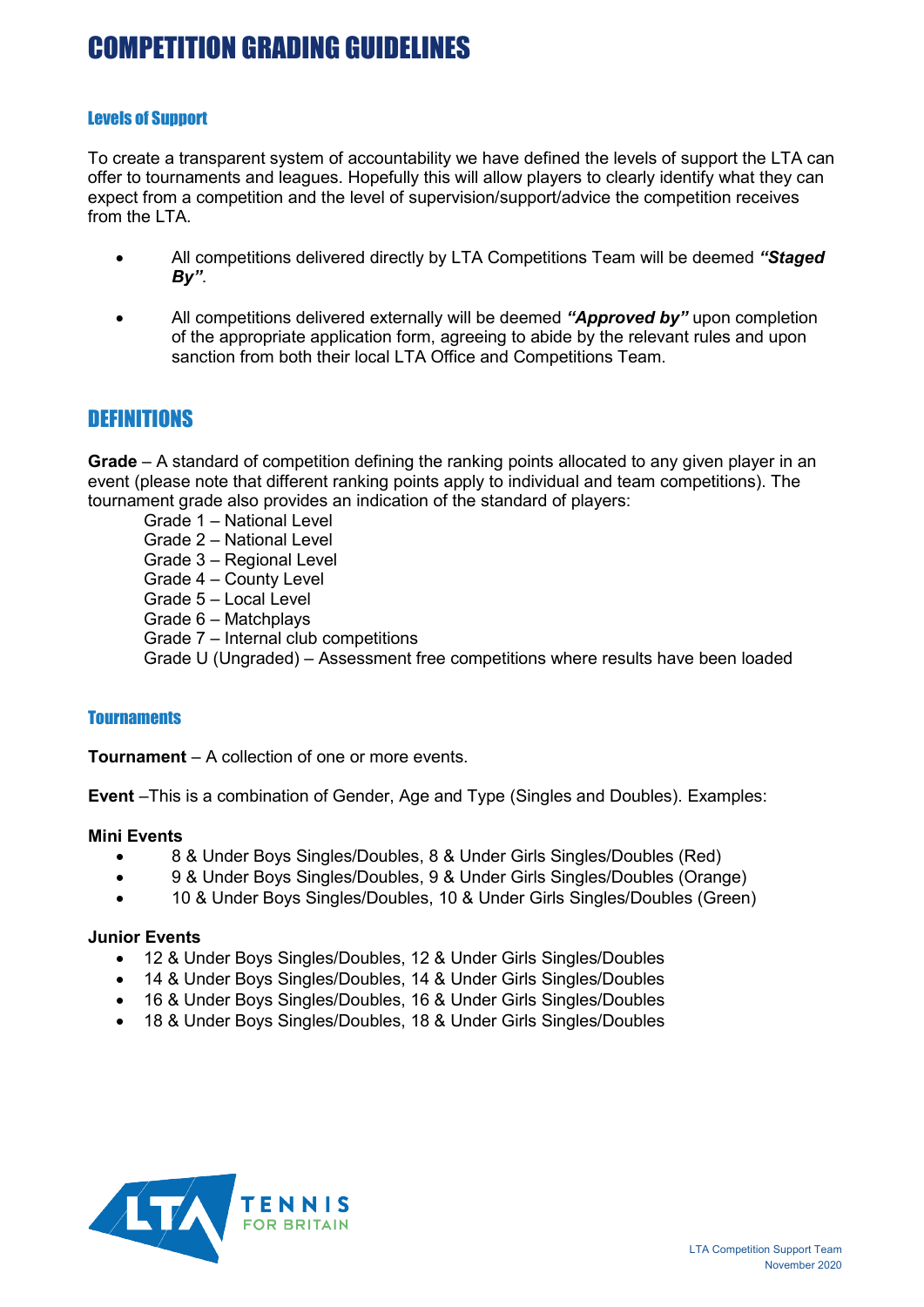#### **Adult Events**

- Mens Open Singles/Doubles
- Ladies Open Singles/Doubles
- Mixed Doubles

#### **Seniors Events**

- Mens/Ladies 35/40/45/50/55/60/65/70/75/80 & Over Singles/Doubles
- 35/40/45/50/55/60/65/70/75/80 & Over Women's Singles/Doubles

**Draw** – A sub-section of an event, an event may have just a single "Main Draw" or may be split into two or more draws (Main Draw, Qualifying, Pre-Qualifying, Consolation).

**Main Draw** – The main draw of any event must produce an overall winner in order to count for LTA rankings purposes. It may contain positional play-offs and a number of approved formats are permitted for a main draw within an event.

**Qualifying** – A draw allowing a group of players not directly accepted into the main draw on merit to gain entry (qualify). This can be run in any format and can produce as many qualifiers as required.

**Pre-Qualifying** – Events may be split into as many pre-qualifying draws as required, although in practice the number of stages will be limited according to the overall duration of the tournament.

**Consolation Draw** – Some tournaments will offer consolation draws within their events. This can guarantee a player more matches following defeat in the main draw.

#### Leagues/Team Competition

**League** – A group of teams or clubs that compete amongst themselves. May be comprised of a number of divisions.

**Division** – A group of teams within a league that are grouped together based on standard and/or travel distance.

**Match** – One team competing against another team. During a match a number of rubbers will take place.

**Rubber** – One player (or doubles pair) competing against another player (or doubles pair) within a match.

**Fixture** – The agreed date for a match between two teams.

**Match Completion Rate** – The number of matches played out of the number of matches scheduled, expressed as a percentage.

The Appendix below illustrates the standards (competition delivery and player base) expected within tournaments at each grade (the table is not relevant for league competitions). Any competition that applies for a specific grade will be assumed to have agreed to meet the criteria of the grade applied for.